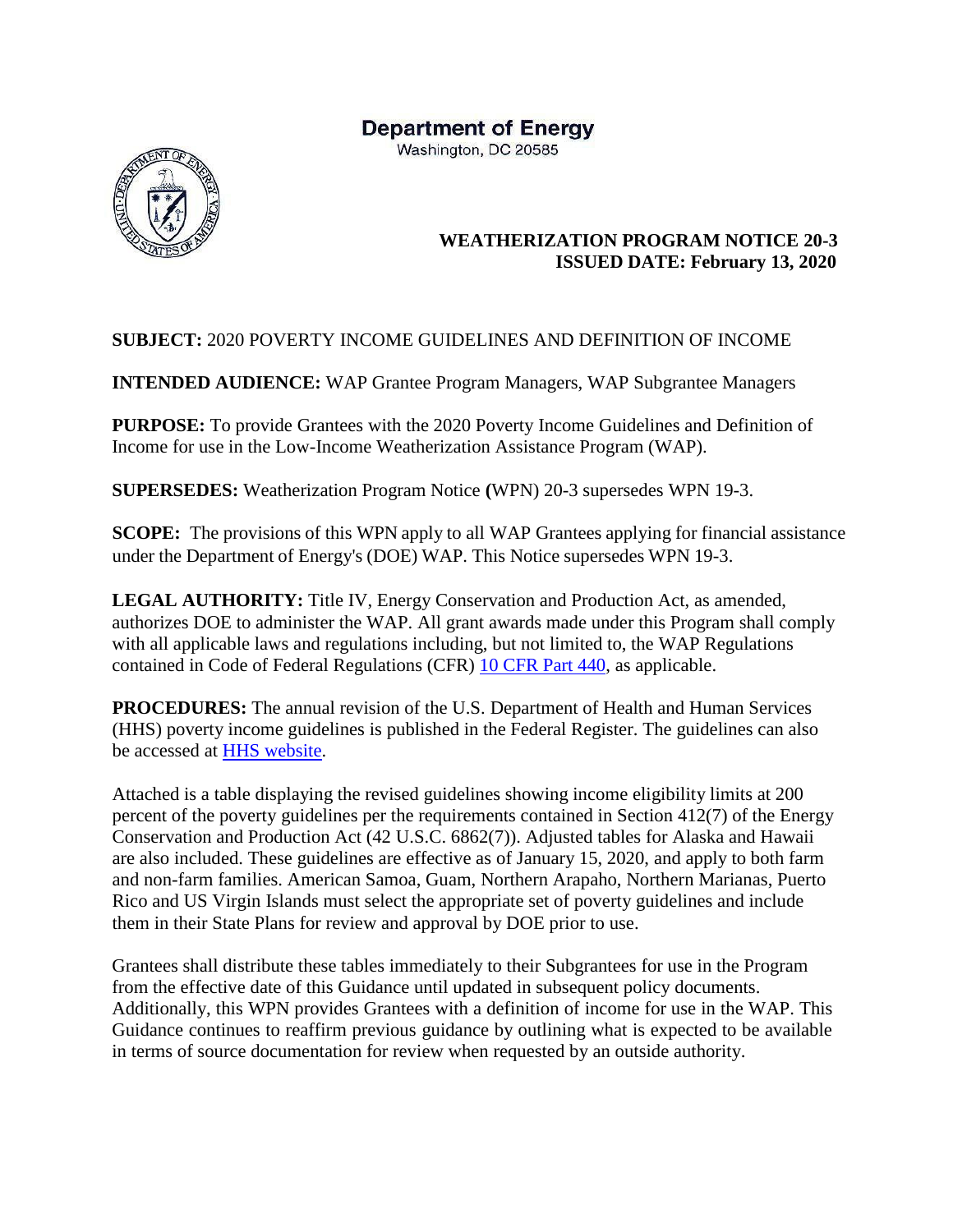**DETERMINING ELIGIBILITY LEVELS:** As defined in [10 CFR 440.3, l](https://www.ecfr.gov/cgi-bin/text-idx?SID=a47d455fd2330cc1c1580d171fb8d831&mc=true&node=se10.3.440_13&rgn=div8)ow-income means that income in relation to family size which:

- (1) Is at or below 200 percent of the poverty level determined in accordance with criteria established by the Director of the Office of Management and Budget (OMB), except that the Secretary may establish a higher level if the Secretary, after consulting with the Secretary of the United States Department of Agriculture (USDA) and the Secretary of Health and Human Services, determines that such a higher level is necessary to carry out the purposes of this part and is consistent with the eligibility criteria established for the Weatherization Program under Section 222(a)(12) of the Economic Opportunity Act of 1964;
- (2) Is the basis on which cash assistance payments have been paid during the preceding twelve-month period under Titles IV and XVI of the Social Security Act or applicable State or local law; or
- (3) If a Grantee elects, is the basis for eligibility for assistance under the Low-Income Home Energy Assistance Act of 1981, provided that such basis is at least 200 percent of the poverty level determined in accordance with criteria established by the Director of the Office of Management and Budget.

**QUALIFIED ALIENS RECEIVING WEATHERIZATION BENEFITS:** Grantees are directed to review guidance provided by HHS under Low-Income Home Energy Assistance Program (LIHEAP). This Guidance can be found at:

[http://aspe.hhs.gov/hsp/immigration/restrictions-sum.shtml.](http://aspe.hhs.gov/hsp/immigration/restrictions-sum.shtml)

**ELIGIBLE RENTAL WEATHERIZATION:** A dwelling unit is eligible for weatherization assistance if it is occupied by a family unit that meets the income guidelines set forth within this WPN and meets building eligibility guidelines detailed in [10 CFR 440.22.](https://www.ecfr.gov/cgi-bin/text-idx?SID=04c3ed3d9a2917cbf8fc0e7e86c3743a&mc=true&node=se10.3.440_122&rgn=div8) A Subgrantee may weatherize a rental building containing a sufficient percentage of eligible rental dwelling units or a single-family building or a mobile home provided written permission is obtained from the owner or the owner's authorized agent. *See* [10 CFR 440.22\(b\)](https://www.ecfr.gov/cgi-bin/text-idx?SID=04c3ed3d9a2917cbf8fc0e7e86c3743a&mc=true&node=se10.3.440_122&rgn=div8)

Harra Meria Sorcia

AnnaMaria Garcia **Director** Weatherization and Intergovernmental Programs Office Energy Efficiency and Renewable Energy

Attachment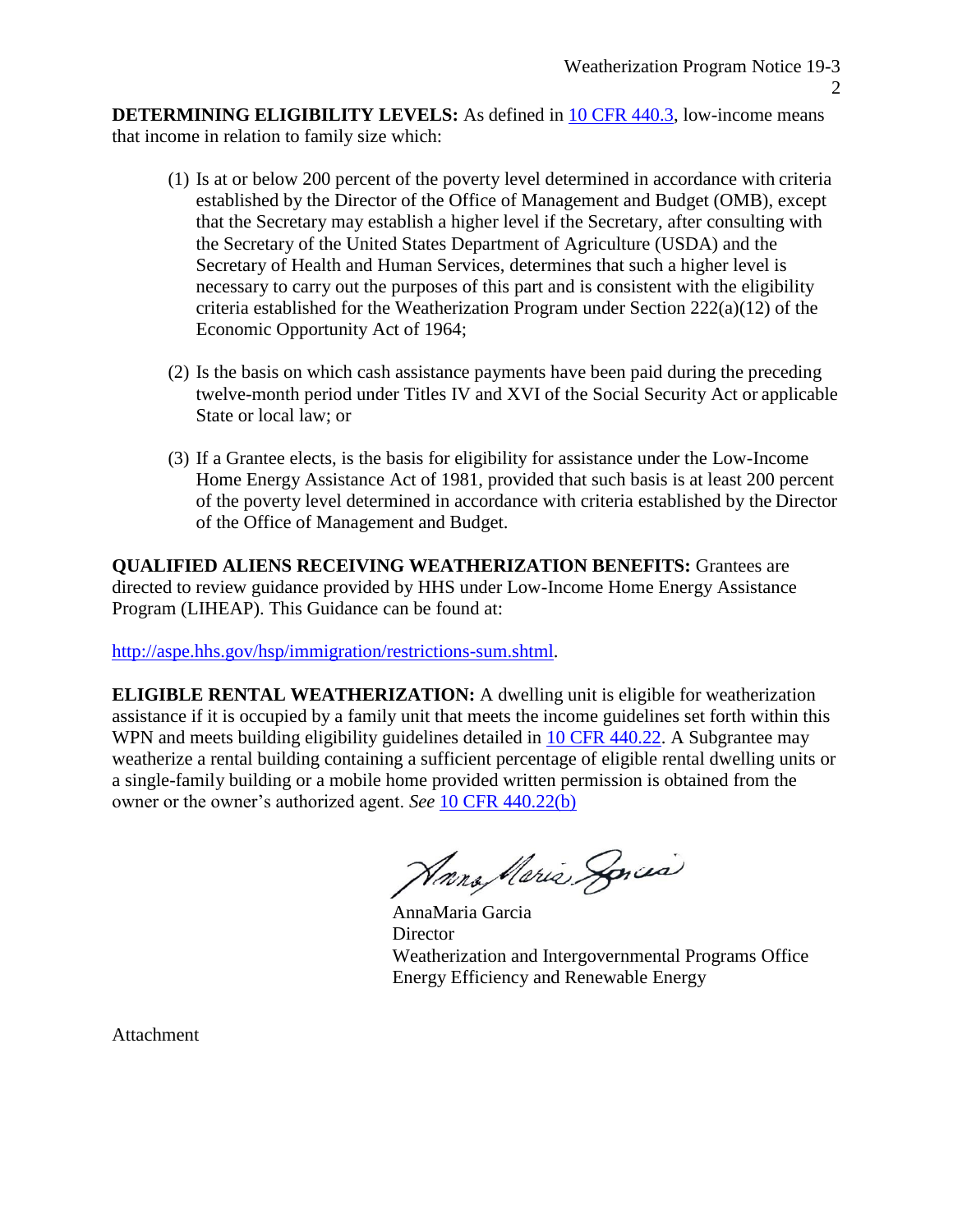#### **DEFINITION OF INCOME**

- **A. INCOME**: Income means Cash Receipts earned and/or received by the applicant before taxes during applicable tax year(s) **but not** the Income Exclusions listed below in **Section C**. Gross Income is to be used, **not** Net Income.
- **B. CASH RECEIPTS**: Cash Receipts include the following:
	- 1. Money, wages and salaries before any deductions;
	- 2. Net receipts from non-farm or farm self-employment (receipts from a person's own business or from an owned or rented farm after deductions for business or farm expenses);
	- 3. Regular payments from social security, railroad retirement, unemployment compensation, strike benefits from union funds, worker's compensation, veteran's payments, training stipends, alimony, and military family allotments;
	- 4. Private pensions, government employee pensions (including military retirement pay), and regular insurance or annuity payments;
	- 5. Dividends and/or interest;
	- 6. Net rental income and net royalties;
	- 7. Periodic receipts from estates or trusts; and
	- 8. Net gambling or lottery winnings.
- **C. INCOME EXCLUSIONS**: The following Cash Receipts **are not** considered sources of Income for the purposes of determining applicant eligibility:
	- 1. Capital gains;
	- 2. Any assets drawn down as withdrawals from a bank;
	- 3. Money received from the sale of a property, house, or car;
	- 4. One-time payments from a welfare agency to a family or person who is in temporary financial difficulty;
	- 5. Tax refunds;
	- 6. Gifts, loans, or lump-sum inheritances;
	- 7. College scholarships;
	- 8. One-time insurance payments, or compensation for injury;
	- 9. Non-cash benefits, such as the employer-paid or union-paid portion of health insurance;
	- 10. Employee fringe benefits, food or housing received in lieu of wages;
	- 11. The value of food and fuel produced and consumed on farms;
	- 12. The imputed value of rent from owner-occupied non-farm or farm housing;
	- 13. Depreciation for farm or business assets;
	- 14. Federal non-cash benefit programs such as Medicare, Medicaid, Food Stamps, school lunches, and housing assistance;
	- 15. Combat zone pay to the military;
	- 16. Child support, as defined below in **Section E**;
	- 17. Reverse mortgages; and
	- 18. Payments for care of Foster Children.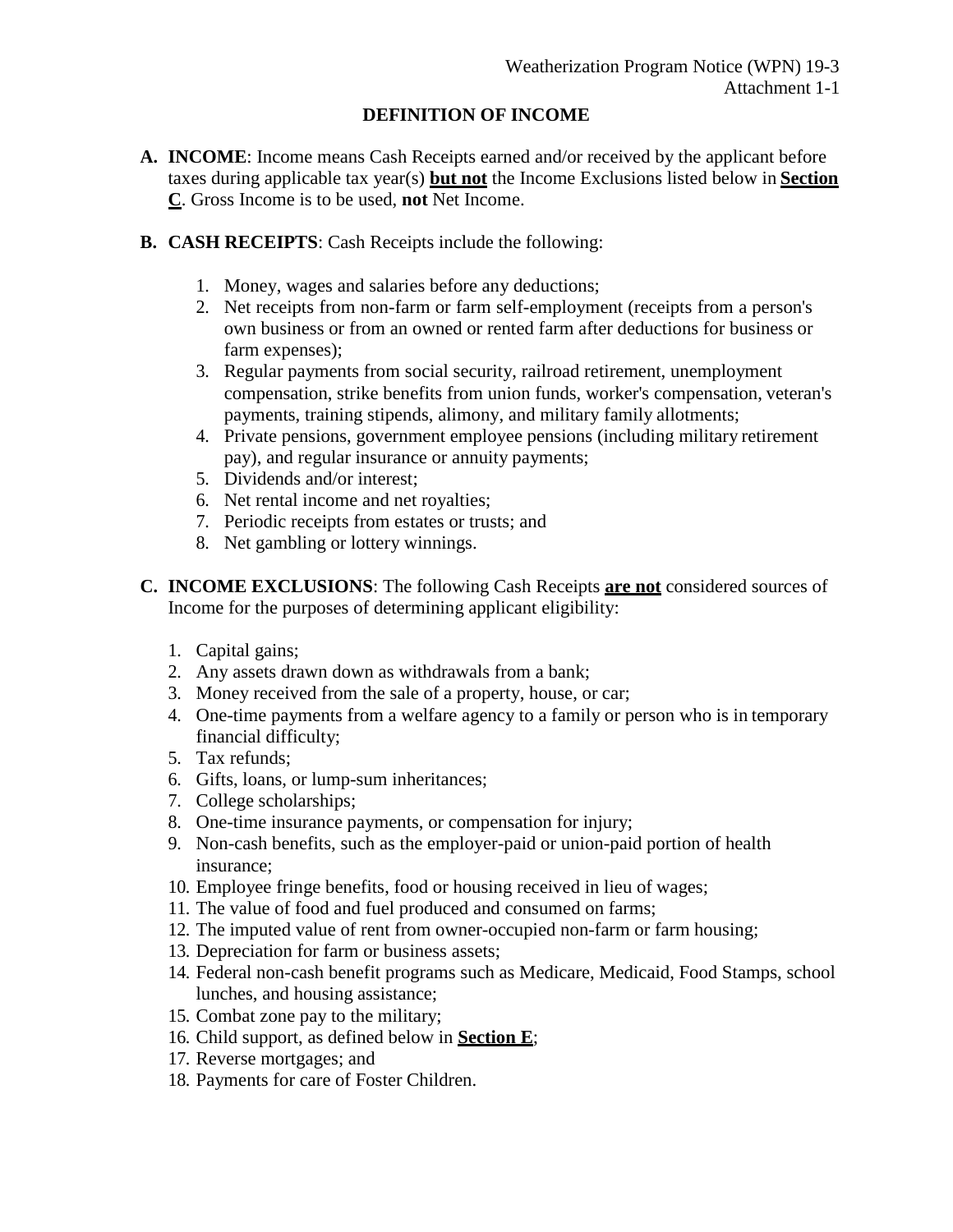- **D. PROOF OF ELIGIBILITY**: Grantees and Subgrantees are reminded that proof of income eligibility must be clearly identified in the client file.
	- 1. **Availability of Supporting Documentation**: For purposes of review and audit, each client file must contain an application from the client that contains the required demographics and income for the entire family living in the residence. The client file must also contain evidence provided by the Subgrantee that the client is eligible to receive Weatherization Assistance Program (WAP) services. This evidence may include, but is not limited to, a memorandum from a third-party certification office stipulating the income levels of the family or source documentation for each income source listed on the application. These documents can be stored electronically or retained in hard copy for each client.
	- 2. **Eligibility Determined by Outside Agency/Program:** If income eligibility is determined by an outside agency or program, i.e. Low-Income Home Energy Assistance Program (LIHEAP) or the U.S. Department of Housing and Urban Development (HUD), any document used to determine eligibility, such as a copy of LIHEAP eligibility or a copy of the HUD eligibility (e.g., Section 8 or Public Housing eligibility) will suffice as evidence of client eligibility. This document and any related documents must be retained in the client file
	- 3. **Self-Certification**: After all other avenues of documenting income eligibility are exhausted, self-certification is allowable. However, evidence of the various attempts at proving eligibility must be contained in the client file, **including** a notarized statement signed by the potential applicant indicating that the applicant has no other proof of income.
- **E. CHILD SUPPORT**: Child Support payments, whether received by the Payee or paid by the Payor, **are not** considered Sources of Income to be added to the payee income or deducted from the payor income for the purposes of determining applicant eligibility.
	- 1. **Payee:** Where an applicant receives Child Support from any state program or individual during an applicable tax year, such assistance **is not** considered income for the purposes of determining eligibility (i.e., where an applicant receives Child Support, he or she **does not** add that amount to his or her calculation of income for purposes of determining eligibility).
	- 2. **Payor:** Where an applicant pays Child Support through a state program and/or to an individual, such assistance **is not** considered a deduction to Income for the purposes of determining eligibility (i.e., where an applicant pays Child Support, he or she **may not** deduct said assistance from his or her calculation of Income for the purposes of determining eligibility).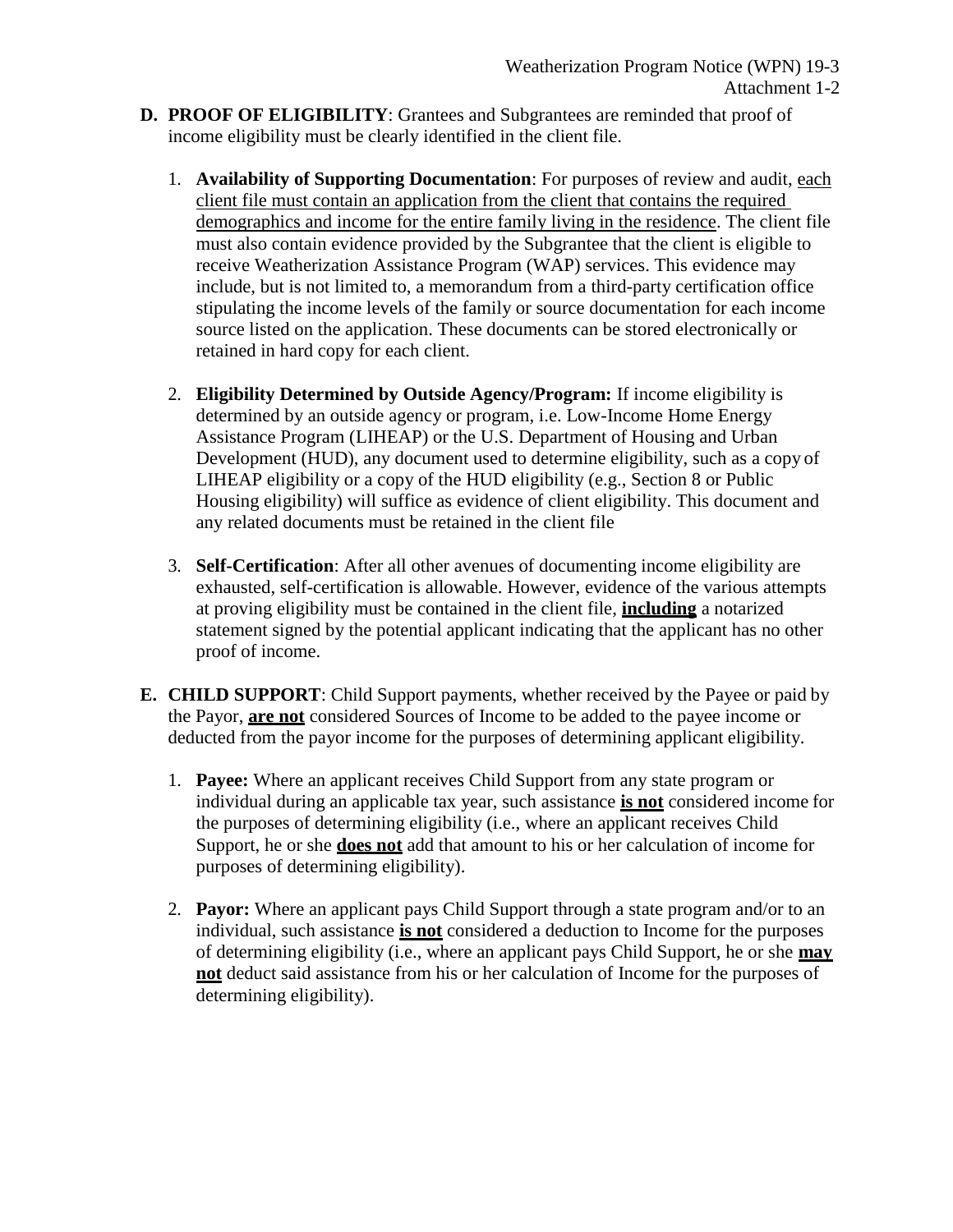**F. ANNUALIZATION OF INCOME**: Where an applicant only provides income verification for a portion of the applicable tax year, their partial income may be annualized to determine eligibility.

> *Example*: Applicant A only provides income verification for January, February and March. The method of annualizing income to determine eligibility could be to multiply the verified income by four to determine the amount of income received during the year.

The method of calculating annualized income is to be determined by the Grantee and must be applied uniformly by all Subgrantees.

**G. RE-CERTIFICATION**: An applicant must be re-certified when eligibility lapses due to the length of time the applicant was waiting to receive Weatherization services. As a reminder, re-certification of eligibility must occur at least every 12 months. The Grantee must outline the method of determining re-certification in their Annual Plan for approval by DOE.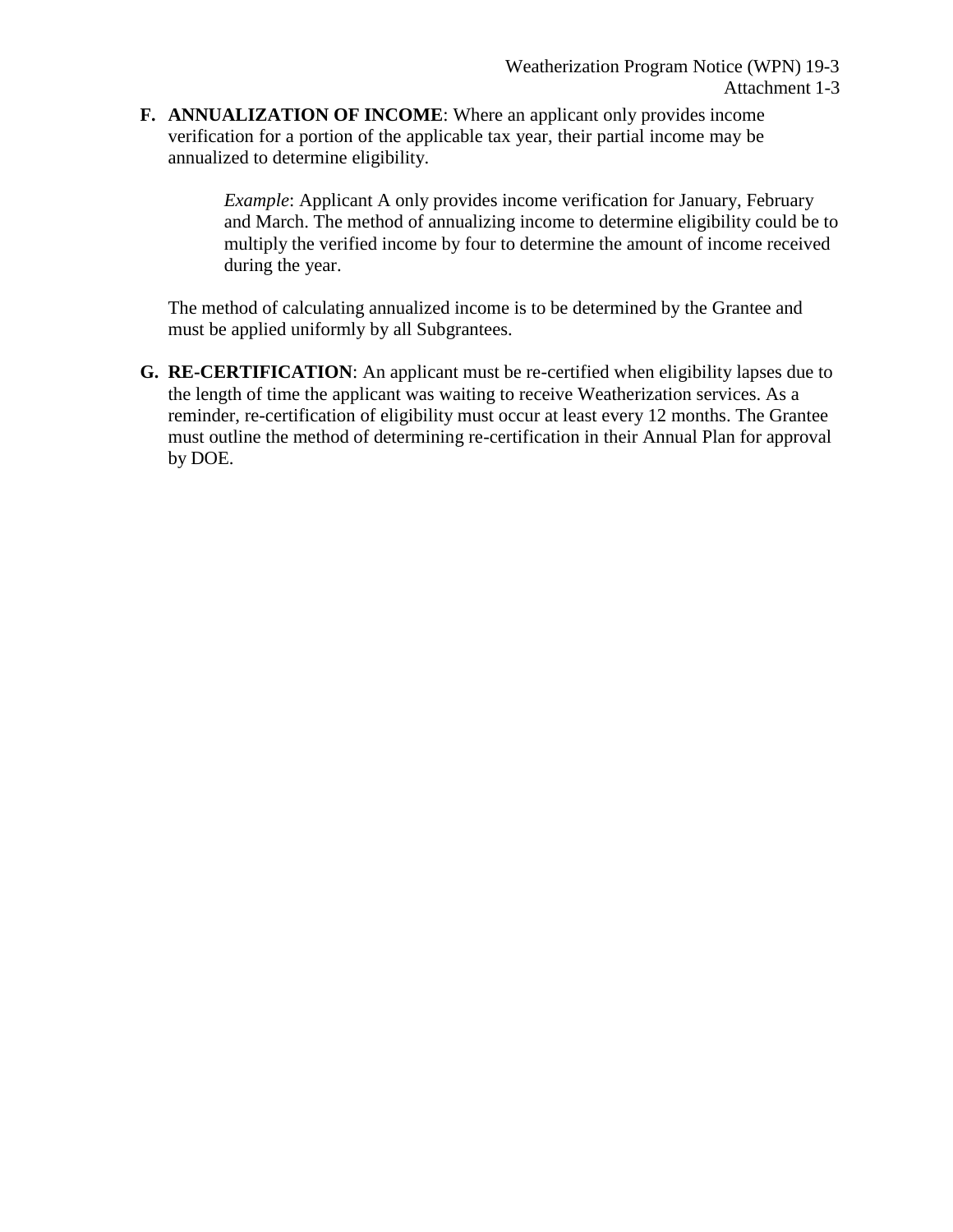### **2020 POVERTY INCOME GUIDELINES CONTIGUOUS STATES U.S. GRANTEES EFFECTIVE January 15, 2020**

#### **INCOME LEVELS**

| <b>Size of Family Unit</b> | <b>Threshold</b> | 200%     |
|----------------------------|------------------|----------|
|                            | \$12,760         | \$25,520 |
| 2                          | \$17,240         | \$34,480 |
| 3                          | \$21,720         | \$43,440 |
| 4                          | \$26,200         | \$52,400 |
| 5                          | \$30,680         | \$61,360 |
| 6                          | \$35,160         | \$70,320 |
| 7                          | \$39,640         | \$79,280 |
| 8                          | \$44,120         | \$88,240 |

For families with more than 8 persons, 100% of poverty level increases \$4,480 for each additional person. Therefore, for weatherization at 200% of poverty level, add \$8,960 for each additional person.

#### **2020 POVERTY GUIDELINES FOR ALASKA**

| <b>Size of Family Unit</b> | <b>Threshold</b> | 200%      |
|----------------------------|------------------|-----------|
|                            | \$15,950         | \$31,900  |
| $\overline{2}$             | \$21,550         | \$43,100  |
| 3                          | \$27,150         | \$54,300  |
| 4                          | \$32,750         | \$65,500  |
| 5                          | \$38,350         | \$76,700  |
| 6                          | \$43,950         | \$87,900  |
| 7                          | \$49,550         | \$99,100  |
| 8                          | \$55,150         | \$110,300 |

For families with more than 8 persons, 100% of poverty level increases \$5,600 for each additional person. Therefore, for weatherization at 200% of poverty level, add \$11,200 for each additional person.